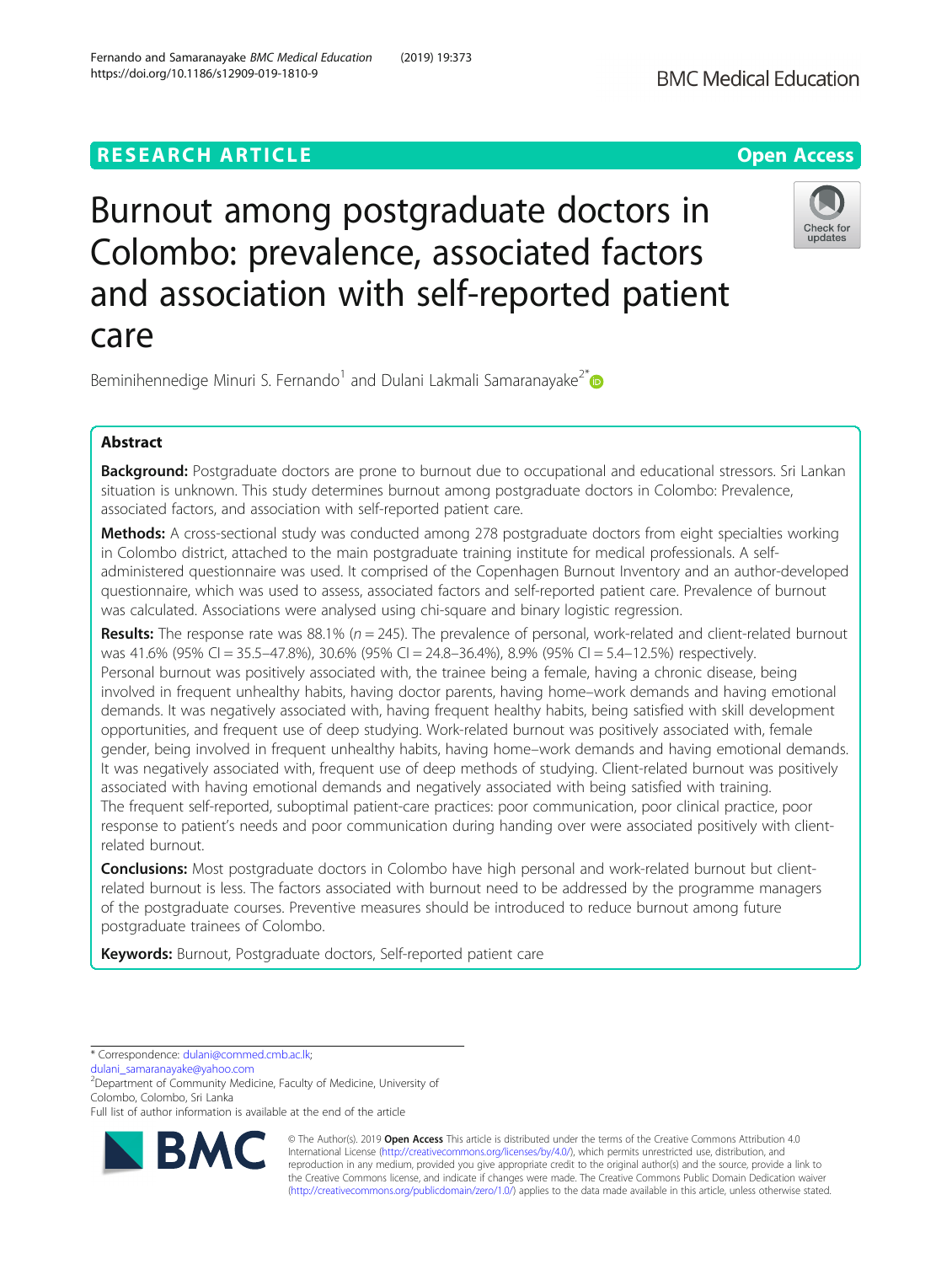# Background

Burnout is defined as 'a psychological condition of emotional exhaustion, depersonalisation and reduced personal accomplishment occurring in people persistently exposed to emotional and interpersonal stressors at work' [\[1\]](#page-7-0). Postgraduate trainees in medicine are prone to burnout due to stressors of work and training [[2](#page-7-0)]. It can have many undesirable effects on the training, education and patient care of the trainees, as well as on the overall health system [\[3\]](#page-7-0).

The global prevalence of burnout among postgraduate doctors is shown vary from 27 to 75% [[4](#page-7-0)–[6](#page-7-0)] . It is associated with multiple stressors in the personal and family life  $[4, 7-11]$  $[4, 7-11]$  $[4, 7-11]$  $[4, 7-11]$  $[4, 7-11]$ , work life  $[6, 8, 12-16]$  $[6, 8, 12-16]$  $[6, 8, 12-16]$  $[6, 8, 12-16]$  $[6, 8, 12-16]$  $[6, 8, 12-16]$  $[6, 8, 12-16]$  $[6, 8, 12-16]$ , as well as factors related to their education, training and the learning environment [\[10](#page-7-0), [15](#page-7-0)]. Burnout compromises postgraduate doctors' quality of life, productivity, performance, ability to acquire knowledge and their satisfaction regarding the training programme [\[17,](#page-7-0) [18\]](#page-7-0).

Postgraduate trainees' or residents' burnout has been widely researched worldwide. A recent meta-analysis of 47 studies shows that the evidence is concentrated in the Western countries and is limited from the South Asian settings [[5](#page-7-0)]. A literature review by Bangal further highlights the scarcity of studies from India [\[19\]](#page-7-0). A recent editorial of the Lancet highlights the lack of evidence on burnout from Asian and lower middle-income countries [\[20\]](#page-7-0). Recent studies from the South Asian region are restricted by the small sample sizes and by being limited to a single institution or discipline [\[21](#page-7-0)–[25](#page-7-0)]. No studies were found on postgraduate doctors' burnout from the Sri Lankan context. In South Asian countries, a large proportion of the population is dependent on the public-funded health care services, which are characterized by a high patient load per doctor. Postgraduate doctors in these settings are therefore exposed to a high workload and occupational stress.

Sri Lanka has a strong public-funded health care system, serving majority of the population. Doctors employed in the public sector are provided postgraduate training by a government-funded institute. This training process produces specialists for the requirements of the government health system. Therefore, achieving the optimum training outcomes in these postgraduate trainees is important from the point-of view of the country as well as that of the trainees. It is a concern whether these young professionals are prone to burnout, due to excessive educational and patient care demands, and this may hinder them from achieving the optimum outcomes of their training. Physician burnout is being identified as a global crisis. It is the responsibility of all postgraduate training programs to identify strategies to prevent burnout in the postgraduate trainees and to empower them with skills to deal with it effectively throughout their work life [[20](#page-7-0)]. This is an imperative need of the lower middle-income countries, where physician workload is highest, but physician wellbeing is long under-recognized [\[20](#page-7-0)]. Therefore, the objective of the present study was to determine the prevalence and associated factors of burnout, and it's association with self-reported patient care practices, among postgraduate medical trainees in the district of Colombo, which has the highest number of teaching hospitals in Sri Lanka.

# **Methods**

A descriptive cross-sectional study was conducted among the total population of 278 postgraduate doctors registered with the Postgraduate Institute of Medicine (PGIM), Colombo. PGIM is the main institute for postgraduate medical education in Sri Lanka. It is a government-funded institute. All postgraduate doctors who had completed a minimum of 6 months of pre-MD (Doctor of Medicine) training in Clinical Medicine, Surgery, Gynaecology and Obstetrics, Paediatrics, Orthopaedics, Psychiatry, Anaesthesia and Emergency Medicine in training centres in Colombo district, during the period of 1.8.2016 to 31.8.2016 were included in the study. Postgraduates who were on maternity leave and on any other long leave for more than 1 month were excluded.

A self-administered questionnaire was used to obtain information on the burnout status, associated factors and self-reported patient care practices. It consisted of two parts. The first part included the Copenhagen Burnout Inventory (CBI) and questions on personal, family, work and training factors related to burnout. The second part assessed the frequency of engaging in six statements of self-reported patient care. These statements were used in a previous research study  $[18]$  $[18]$  to assess the association of burnout and self-reported patient care. The validity of these statements in the local setting was ensured using consensus of an expert panel.

CBI comprises of 3 scales. They are personal burnout scale, work-related burnout scale and client-related burnout scale. The personal burnout scale consists of six items [[26](#page-7-0)], generated to evaluate the level of burnout in people, despite their occupational status [\[27\]](#page-7-0). Work-related burnout scale consists of seven items [\[26\]](#page-7-0) that evaluate whether the person is attributing the fatigue and exhaustion experienced by him to his work [[27](#page-7-0)]. Client-related burnout scale consists of six items [[26](#page-7-0)] and it evaluates whether the person is attributing the fatigue and exhaustion experienced by him, to his work related with his clients such as patients, students, etc. [\[27\]](#page-7-0) Validity and reliability of the CBI have been assessed by the developers of the tool, using the baseline and follow up data from the PUMA (Danish acronym for Project on Burnout, Motivation and Job Satisfaction) study. This was a prospective intervention study of human service sector workers. The internal reliability was very high with the Cronbach's alpha for personal burnout, work-related burnout and client-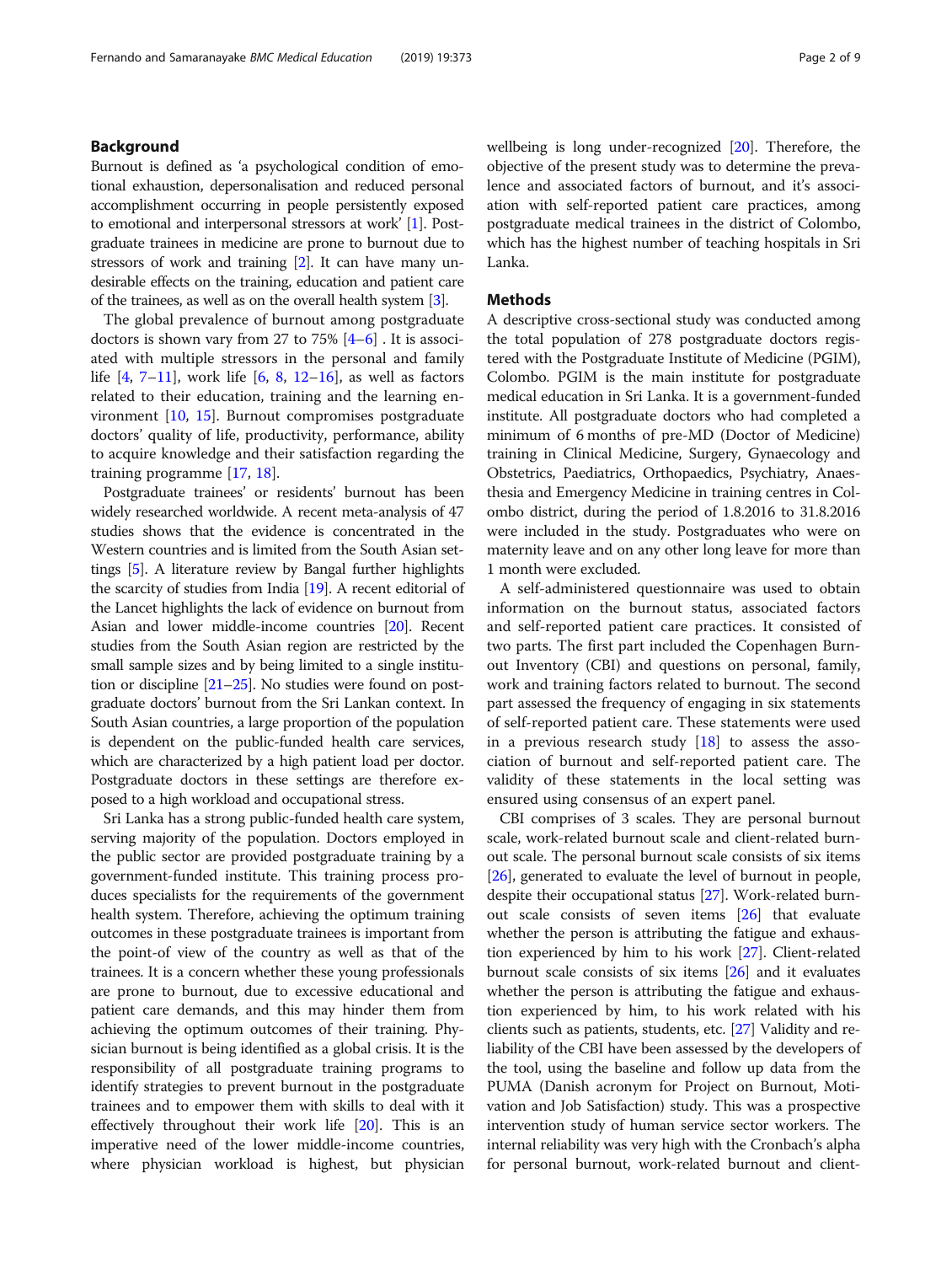related burnout being 0.87, 0.87, 0.85 respectively. The correlations between the three CBI scales were 0.72, 0.46 and 0.61 at the baseline. It has been validated and used in many other countries like Hongkong, Taiwan, New Zealand and Denmark [\[26](#page-7-0), [28](#page-7-0)–[30\]](#page-7-0). The CBI has been previously translated and validated in Sri Lanka [\[31\]](#page-7-0) to measure burnout [[27\]](#page-7-0). In the local validation study, the three subscales of the CBI have demonstrated high internal consistency, with Cronbach's alpha values for personal burnout, work related burnout and client related burnout being 0.82, 0.82, and 0.81 respectively [\[31](#page-7-0)]. It has also shown high test-retest reliability ( $r = 0.89$ ) [[31](#page-7-0)].

Ethics approval for the present study was obtained from the Ethics Review Committee of Faculty of Medicine, University of Colombo. A pre-test of the questionnaire was done. Data collection was carried out by the principle investigator during the period from 1.8.2016 to 31.8.2016. Eligible participants were identified during lectures and seminars in each specialty training. They were approached individually. Informed written consent was obtained. The self-administered questionnaire was given to the postgraduate doctors who consented to participate. The questionnaires were collected after ensuring their completeness.

Data analysis was carried out using the SPSS (version 23) software. A mean score was calculated for each CBI scale from the scores of the individual items. A score of 50 was taken as cut off for the presence of burnout in each scale [\[21](#page-7-0), [32](#page-7-0)]. Mean score, standard deviation and prevalence of burnout with the confidence intervals were calculated for each burnout type. Bivariate analysis was conducted using chi square test to determine the significance of the associations: burnout with different factors, and burnout with each statement of self-reported patient care. Statistically significant factors associated with burnout were further analysed using binary logistic regression.

#### Results

The eligible number of postgraduate doctors was 278. The response rate was  $88.1\%$  (*n* = 245).

Age ranged from 28 to 40 years with a mean of 32.2 (SD 2.6) years. One hundred and fifty seven (64.1%) were males and 196 (80%) were married. Nearly half (48.2%,  $n = 118$ ) had a monthly income in the range of Rs.90,000 – 120,000. Eighty (32.7%) were from clinical medicine, 41 (16.7%) from anaesthesia, 40 (16.3%) from surgery, 25 (10.2%) from paediatrics, and 20 (8.2%) from emergency medicine (Table 1).

# Prevalence and the distribution of personal burnout, work-related burnout and client-related burnout among the postgraduate doctors

Table [2](#page-3-0) provides descriptive statistics of scores obtained and the prevalence of each type of burnout.

The prevalence of personal burnout, work related burnout and client related burnout were 41.6% (95%CI =

| <b>Table 1</b> Socio demographic and work-related characteristics of |  |
|----------------------------------------------------------------------|--|
| the postgraduate doctors $(N = 245)$                                 |  |

| Socio-demographic Characteristics | Number         | Percentage |
|-----------------------------------|----------------|------------|
| Age <sup>a</sup> ( $N = 240$ )    |                |            |
| $<$ 30 years                      | 73             | 30.4       |
| $31 - 35$ years                   | 140            | 58.3       |
| 36-40 years                       | 27             | 11.3       |
| > 40 years                        | $\mathbf 0$    | 0.0        |
| Sex                               |                |            |
| Male                              | 157            | 64.1       |
| Female                            | 88             | 35.9       |
| Ethnicity                         |                |            |
| Sinhala                           | 192            | 78.4       |
| Tamil                             | 42             | 17.1       |
| Muslim                            | 11             | 4.5        |
| Burgher                           | $\overline{O}$ | 0.0        |
| Other                             | 0              | 0.0        |
| Marital Status                    |                |            |
| Married                           | 196            | 80.0       |
| Single                            | 49             | 20.0       |
| Monthly income                    |                |            |
| $<$ Rs. 90,000                    | 28             | 11.4       |
| Rs. 90,000 - 120,000              | 118            | 48.2       |
| Rs. 121,000 - 150,000             | 89             | 36.3       |
| Rs. 151,000 - 200,000             | 8              | 3.3        |
| $>$ Rs. 200,000                   | $\overline{2}$ | 0.8        |
| Specialty                         |                |            |
| Medicine                          | 80             | 32.8       |
| Surgery                           | 40             | 16.3       |
| Paediatrics                       | 25             | 10.2       |
| Gynaecology & Obstetrics          | 18             | 7.3        |
| Emergency Medicine                | 20             | 8.2        |
| Orthopaedics                      | $\overline{4}$ | 1.6        |
| Psychiatry                        | 17             | 6.9        |
| Anaesthesia                       | 41             | 16.7       |
| Year of training                  |                |            |
| 1st year                          | 67             | 27.4       |
| 2nd year                          | 100            | 40.8       |
| 3rd year                          | 78             | 31.8       |

<sup>a</sup>Missing values - 5

 $35.5-47.8\%$ ,  $30.6\%$   $(95\%CI = 24.8-36.4\%)$  and  $8.9\%$  $(95\%CI = 5.4 - 12.5\%)$  respectively.

#### Factors associated with personal burnout

Factors significantly associated with Personal burnout on bivariate analysis, were included as independent variables into a binary logistic regression model. This showed a  $\mathbb{R}^2$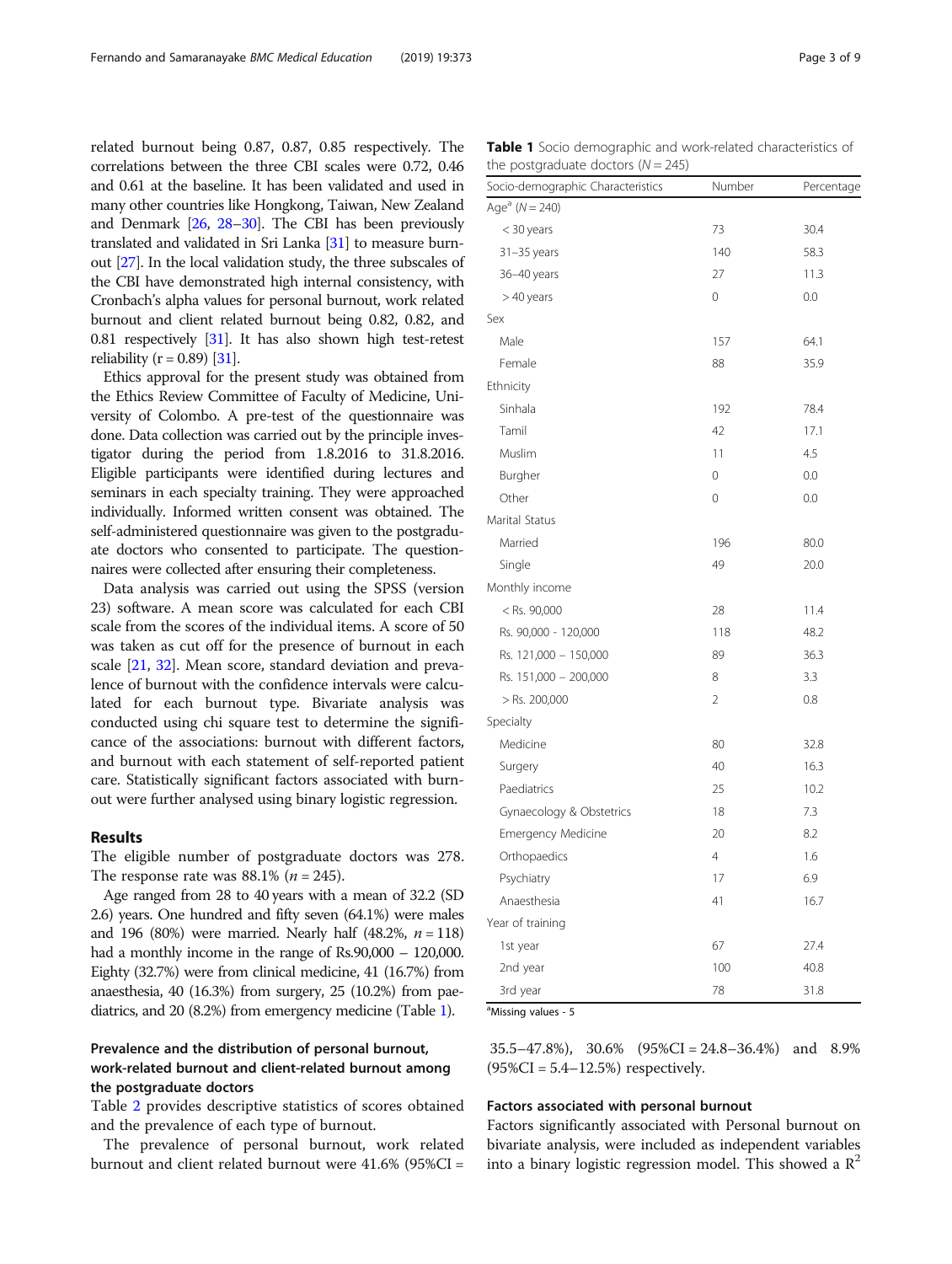<span id="page-3-0"></span>Table 2 Prevalence and distribution of personal burnout, work related burnout and client related burnout among the postgraduate doctors

| Type of Burnout         | Mean Score (SD) | Prevalence <sup>a</sup> (95% CI) |
|-------------------------|-----------------|----------------------------------|
| Personal burnout        | 48.6 (16.2)     | $41.6\%$ (35.5 - 47.8%)          |
| Work-related burnout    | 42.9 (15.9)     | 30.6% (24.8-36.4%)               |
| Client -related burnout | 31.8 (15.7)     | 8.9% (5.4-12.5%)                 |
|                         |                 |                                  |

<sup>a</sup>A score of 50 was taken as the cut off for presence of burnout in each scale [[21,](#page-7-0) [32](#page-7-0)]

value of 45.8%. Table 3 provides a summary of the factors that were significantly associated with Personal burnout on logistic regression analysis.

Female postgraduate doctors were 3.6 times (OR = 3.6,  $95\%CI = 1.8 - 7.3$ ) likely to be having personal burnout than males  $(P = < 0.001)$  while those having a chronic disease were 4.0 times  $(OR = 4.0, 95\% CI = 1.5-11.0)$  likely to be having personal burnout ( $P = 0.007$ ). Having high frequency of unhealthy habits ( $OR = 3.3$ ,  $95\%CI = 1.6 - 6.7$ ) and having parents who were doctors ( $OR = 2.8$ ,  $95\%CI = 1.1 - 6.8$ ) were also associated with personal burnout. Postgraduate doctors with high home-work demands  $(OR = 2.9, 95\% CI = 1.3-$ 6.2) and high emotional demands ( $OR = 3.4$ ,  $95\%CI = 1.7$ -7.1) were more likely to be having personal burnout. The factors associated with a lower likelihood of personal burnout were, having high frequency of healthy habits  $(OR = 0.2, 95\%CI = 0.1 - 0.5)$ , being satisfied with opportunities for skill development from training programme  $(OR = 0.4, 95\% CI = 0.2 - 0.9)$  and frequent use of deep approaches when studying  $(OR = 0.2, 95\%CI = 0.1 - 0.5)$ .

# Factors associated with work-related burnout

Binary logistic regression model to identify factors associated with work-related burnout had a  $\mathbb{R}^2$  of 36.3%. Table [4](#page-4-0) provides a summary of factors that were significantly associated with work-related burnout.

Females ( $OR = 3.6$ ,  $95\%CI = 1.8 - 7.3$ ), and those having a high frequency of unhealthy habits ( $OR = 2.8$ ,  $95\%CI =$ 1.4–5.8) were more likely to be having work-related burnout. High home-work demands (OR = 5.5, 95%CI = 2.6–11.8) and high emotional demands  $(OR = 4.0,$ 95%CI = 2.0–8.0) were also positively associated with work-related burnout. Frequent use of deep approaches when studying  $(OR = 0.4, 95\%CI = 0.2-0.9)$ , was associated with a lower likelihood of work-related burnout.

# Factors associated with client-related burnout

Factors significantly associated with client-related burnout on bivariate analysis were included as independent variables into a binary logistic regression model. This showed a  $\mathbb{R}^2$  value of 24.[5](#page-4-0)%. Table 5 provides a summary

**Table 3** Factors that were significantly associated with personal burnout ( $N = 245$ )

| Factor                                                           | Unadjusted |               |         | Adjusted  |              |         |
|------------------------------------------------------------------|------------|---------------|---------|-----------|--------------|---------|
|                                                                  | <b>OR</b>  | 95% CI        | P       | <b>OR</b> | 95% CI       | P       |
| Personal Factors                                                 |            |               |         |           |              |         |
| Female sex                                                       | 2.3        | $1.3 - 3.9$   | 0.002   | 3.6       | $1.8 - 7.3$  | < 0.001 |
| Presence of chronic disease                                      | 2.7        | $1.3 - 5.8$   | 0.006   | 4.0       | $1.5 - 11.0$ | 0.007   |
| High frequency of unhealthy habits                               | 2.1        | $1.2 - 3.5$   | 0.007   | 3.3       | $1.6 - 6.7$  | 0.001   |
| High frequency of healthy habits                                 | 0.2        | $0.1 - 0.4$   | < 0.001 | 0.2       | $0.1 - 0.5$  | < 0.001 |
| Family related factors                                           |            |               |         |           |              |         |
| Parent/Parents being doctors                                     | 2.1        | $1.0 - 4.4$   | 0.046   | 2.8       | $1.1 - 6.8$  | 0.028   |
| Occupation-related factors                                       |            |               |         |           |              |         |
| High home-work demands                                           | 2.7        | $1.4 - 5.0$   | 0.002   | 2.9       | $1.3 - 6.2$  | 0.008   |
| High emotional demands                                           | 3.6        | $2.0 - 6.5$   | < 0.001 | 3.4       | $1.7 - 7.1$  | 0.001   |
| High Job resources                                               | 0.6        | $0.3 - 0.9$   | 0.031   |           |              |         |
| Training-related factors                                         |            |               |         |           |              |         |
| Satisfied with relevance of training, in daily clinical practice | 0.6        | $0.33 - 0.97$ | 0.039   |           |              |         |
| Satisfied with accessibility to educational resources            | 0.6        | $0.34 - 0.97$ | 0.036   |           |              |         |
| Satisfaction with opportunities for skill development            | 0.5        | $0.3 - 0.8$   | 0.009   | 0.4       | $0.2 - 0.9$  | 0.019   |
| Satisfied with opportunities to develop clinical judgment        | 0.5        | $0.3 - 0.9$   | 0.029   |           |              |         |
| Satisfied with time allocated for research                       | 0.4        | $0.2 - 0.8$   | 0.005   |           |              |         |
| Satisfied with overall training                                  | 0.4        | $0.2 - 0.8$   | 0.006   |           |              |         |
| Good time management                                             | 0.4        | $0.2 - 0.7$   | 0.001   |           |              |         |
| Frequent use of deep approaches when studying                    | 0.3        | $0.2 - 0.5$   | < 0.001 | 0.2       | $0.1 - 0.5$  | < 0.001 |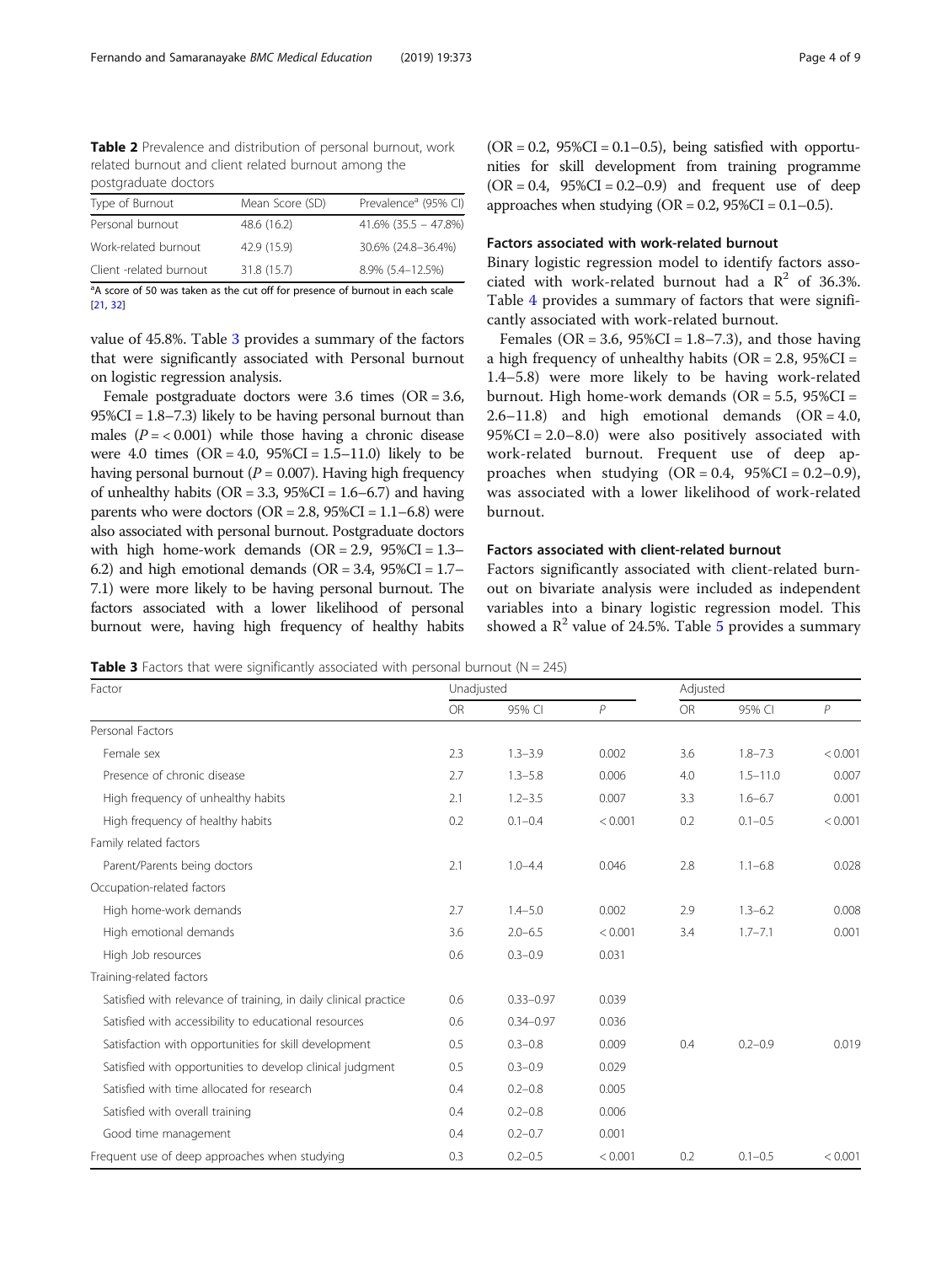| Factor                                                  | Unadjusted |               |                |           | Adjusted     |                |  |
|---------------------------------------------------------|------------|---------------|----------------|-----------|--------------|----------------|--|
|                                                         | <b>OR</b>  | 95% CI        | $\overline{P}$ | <b>OR</b> | 95% CI       | $\overline{P}$ |  |
| Personal factors                                        |            |               |                |           |              |                |  |
| Female sex                                              | 2.3        | $1.3 - 4.0$   | 0.004          | 3.6       | $1.8 - 7.3$  | < 0.001        |  |
| High frequency of unhealthy habits                      | 2.0        | $1.1 - 3.7$   | 0.019          | 2.8       | $1.4 - 5.8$  | 0.005          |  |
| High frequency of healthy habits                        | 0.5        | $0.3 - 0.8$   | 0.006          |           |              |                |  |
| Experience of a stressful life event during past 1 year | 1.8        | $1.0 - 3.1$   | 0.037          |           |              |                |  |
| Occupation-related factors                              |            |               |                |           |              |                |  |
| High work load                                          | 2.2        | $1.3 - 3.8$   | 0.005          |           |              |                |  |
| High home-work demands                                  | 4.3        | $2.2 - 8.1$   | < 0.001        | 5.5       | $2.6 - 11.8$ | < 0.001        |  |
| High emotional demands                                  | 4.1        | $2.3 - 7.5$   | < 0.001        | 4.0       | $2.0 - 8.0$  | < 0.001        |  |
| Training related factors                                |            |               |                |           |              |                |  |
| Satisfied with accessibility to educational resources   | 0.57       | $0.33 - 0.99$ | 0.046          |           |              |                |  |
| Satisfied with overall training                         | 0.4        | $0.2 - 0.8$   | 0.004          |           |              |                |  |
| Frequent use of deep approaches when studying           | 0.4        | $0.2 - 0.8$   | 0.008          | 0.4       | $0.2 - 0.9$  | 0.028          |  |

<span id="page-4-0"></span>Table 4 Factors that were significantly associated with work-related burnout

of the factors that were significantly associated with client-related burnout.

Postgraduate doctors with high emotional demands were 4.0 times (OR = 4.0,  $95\%CI = 1.5-10.6$ ) likely to be having client-related burnout. Being overall satisfied with specialty training  $(OR = 0.2, 95\%CI = 0.1 - 0.5)$  was associated with a lower likelihood of having client related burnout.

# Association of suboptimal self- reported patient care practices with personal, work-related and client-related burnout

Frequency of engaging in six self-reported patient care practices was assessed. For each practice, a frequency of monthly or more was considered as 'frequent' practice, and a frequency less than once a month was considered as 'infrequent' practice. Association between frequent engagement in suboptimal patient care practices and the three burnout types were assessed. Table [6](#page-5-0) provides a summary of the association of each self- reported patient

care statement with personal, work-related and clientrelated burnout among the postgraduate doctors.

Frequent practice of the self-reported patient care statements 'I did not fully discuss treatment options or answer a patient's/ patient's parent's questions' (OR = 2.7;95%CI = 1.1–6.4), 'I ordered more laboratory or radiology tests because I was so busy'  $(OR = 3.3; 95\% CI = 1.2 - 8.7)$ , 'I did not treat a patient's pain in a timely manner'  $(OR = 5.2;$ 95%CI = 2.0–13.0) and 'I did not communicate important information during handoff to my colleague'  $(OR = 3.6;$ 95%CI = 1.4–9.0), were significantly associated with clientrelated burnout.

# **Discussion**

This study was conducted in the Colombo district, which has the largest number of postgraduate doctors training in various specialties of medicine, in Sri Lanka. Unlike many previous studies on burnout on postgraduate doctors, present study included eight main medical

**Table 5** Factors that were significantly associated with client-related burnout

| Factor                                                           | Unadjusted |               |         | Adjusted |              |       |
|------------------------------------------------------------------|------------|---------------|---------|----------|--------------|-------|
|                                                                  | OR         | 95% CI        | P       | OR       | 95% CI       | Р     |
| Personal factors                                                 |            |               |         |          |              |       |
| High frequency of healthy habits                                 | 0.3        | $0.1 - 0.8$   | 0.014   |          |              |       |
| Occupation-related factors                                       |            |               |         |          |              |       |
| High emotional demands                                           | 5.6        | $2.2 - 14.1$  | < 0.001 | 4.0      | $1.5 - 10.6$ | 0.005 |
| High Job resources                                               | 0.4        | $0.1 - 1.0$   | 0.044   |          |              |       |
| Training-related factors                                         |            |               |         |          |              |       |
| Satisfied with relevance of training, in daily clinical practice | 0.41       | $0.17 - 0.99$ | 0.044   |          |              |       |
| Being overall satisfied with specialty training                  | 0.2        | $0.1 - 0.4$   | < 0.001 | 0.2      | $0.1 - 0.5$  | 0.001 |
| Good supervisor's support                                        | 0.3        | $0.1 - 0.9$   | 0.018   |          |              |       |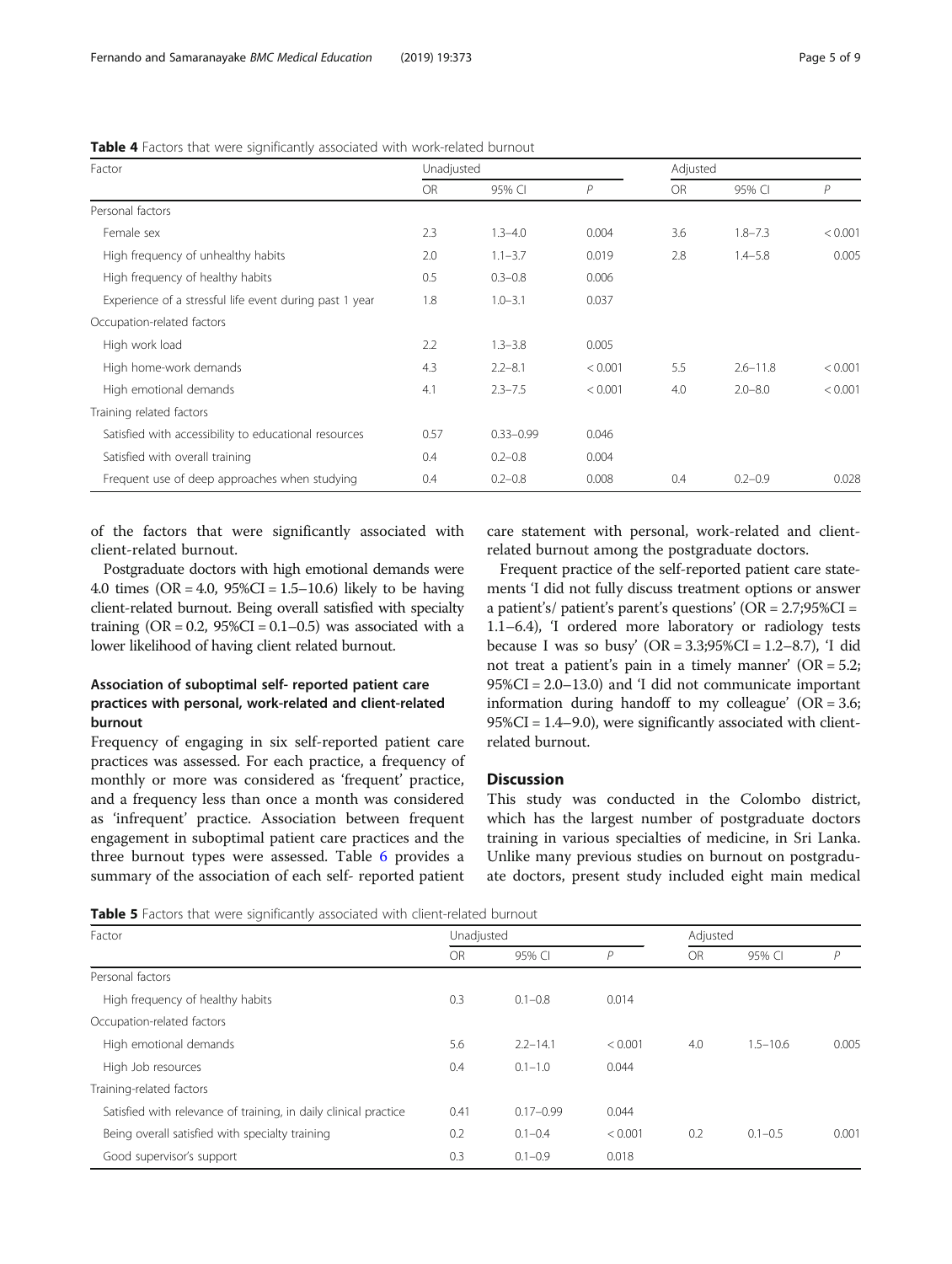<span id="page-5-0"></span>Table 6 Association of self-reported patient care practices with personal, work-related and client-related burnout among the postgraduate doctors (N=245)

| Self-reported patient care statements                                                                         | Personal burnout                 |            | Work-related burnout             |                                  | Client-related burnout            |                                  |  |
|---------------------------------------------------------------------------------------------------------------|----------------------------------|------------|----------------------------------|----------------------------------|-----------------------------------|----------------------------------|--|
|                                                                                                               | Present                          | Absent     | Present                          | Absent                           | Present                           | Absent                           |  |
| 'I discharged patients to make                                                                                | 43 (52.4%)                       | 55 (45.1%) | 29 (50.0%)                       | 69 (47.3%)                       | 12 (60.0%)                        | 86 (46.7%)                       |  |
| the ward more manageable'<br>$(N = 204)^{a}$                                                                  | $OR = 1.3$ (0.8-2.3) $P = 0.302$ |            |                                  | $OR = 1.1$ (0.6-2.0) $P = 0.724$ |                                   | $OR = 1.7$ (0.7–4.4) $P = 0.260$ |  |
| 'I did not fully discuss treatment                                                                            | 34 (33.3%)                       | 38 (26.6%) | 25 (33.3%)                       | 47 (27.6%)                       | 11 (50.0%)                        | 61 (27.4%)                       |  |
| options or answer a patient's/<br>patient's parent's questions'                                               | $OR = 1.4$ (0.8-2.4) $P = 0.252$ |            | $OR = 1.3$ (0.7–2.3) $P = 0.368$ |                                  | $OR = 2.7$ (1.1–6.4) $P = 0.026$  |                                  |  |
| 'I ordered more laboratory or<br>radiology tests because I was<br>so busy' $(N = 204)^a$                      | 16 (19.5%)                       | 23 (18.9%) | 12 (20.7%)                       | 27 (18.5%)                       | 8 (40.0%)                         | 31 (16.8%)                       |  |
|                                                                                                               | $OR = 1.0$ (0.5-2.1) $P = 0.906$ |            | $OR = 1.1$ (0.5-2.5) $P = 0.719$ |                                  | $OR = 3.3$ (1.2–8.7) $P = 0.028$  |                                  |  |
| 'I did not treat a patient's pain<br>in a timely manner'                                                      | 21 (20.6%)                       | 20 (14.0%) | 15 (20.0%)                       | 26 (15.3%)                       | 10 (45.5%)                        | 31 (13.9%)                       |  |
|                                                                                                               | $OR = 1.6 (0.8 - 3.1) P = 0.172$ |            | $OR = 1.4$ (0.7-2.8) $P = 0.363$ |                                  | $OR = 5.2$ (2.0-13.0) P = < 0.001 |                                  |  |
| 'I did not communicate important<br>information during handoff to my<br>colleague'                            | 22 (21.6%)                       | 23 (16.1%) | 16 (21.3%)                       | 29 (17.1%)                       | $9(40.9\%)$                       | 36 (16.1%)                       |  |
|                                                                                                               | $OR = 1.4$ (0.7-2.7) $P = 0.274$ |            | $OR = 1.3$ (0.7-2.6) $P = 0.426$ |                                  | $OR = 3.6$ (1.4–9.0) $P = 0.01$   |                                  |  |
| 'I did not discuss a patient's treatment<br>plan with the patient's appropriate<br>nursing or ancillary staff | 38 (37.3%)                       | 40 (28.0%) | 27 (36.0%)                       | 51 (30.0%)                       | 11 (50.0%)                        | 67 (30.0%)                       |  |
|                                                                                                               | $OR = 1.5 (0.9 - 2.6) P = 0.124$ |            | $OR = 1.3$ (0.7–2.3) $P = 0.353$ |                                  | $OR = 2.3$ (1.0-5.6) $P = 0.055$  |                                  |  |

<sup>a</sup>Anaesthesia trainees and Emergency Medicine trainees undergoing Anaesthesia appointment were excluded since they are not involved in these practices ORs and  $p$  values shown in bold print indicate patient care practices that were significantly ( $p < 0.05$ ) associated with burnout

specialties (Clinical Medicine, Surgery, Gynaecology and Obstetrics, Paediatrics, Orthopaedics, Psychiatry, Anaesthesia and Emergency Medicine). Selection bias was minimised by including the total population. Burnout was measured using the Copenhagen Burnout Inventory, which was a locally validated tool to measure burnout [\[27,](#page-7-0) [31](#page-7-0)]. The CBI, factors associated with burnout and self-reported patient care statements for postgraduate doctors were used after ensuring consensual validity of each component through the assessment of a panel of experts.

The present research study reported a relatively high personal burnout and work-related burnout within the range of 27–75%, which was reported in previous studies [[3](#page-7-0)–[5,](#page-7-0) [10](#page-7-0), [21,](#page-7-0) [33](#page-7-0)–[36](#page-7-0)]. Yet the client-related burnout was relatively low, the most likely reason being the postgraduates being adapted to high patient loads from the onset of their career and therefore not perceiving it as a burden. The high prevalence highlights that burnout is a significant problem in this population. It can prevent them from achieving the maximum out of their training and therefore, early preventive measures should be implemented.

In the current study, the personal factors: being a female, having a chronic disease and high frequency of unhealthy habits had a positive association with burnout. High frequency of healthy habits was negatively associated with burnout. Previous evidence on gender and burnout is inconclusive [[7,](#page-7-0) [10,](#page-7-0) [17,](#page-7-0) [21\]](#page-7-0). These contrasting associations with gender seen among various populations of postgraduate doctors can be due to the variations in gender roles and cultural differences.

Association of burnout with having chronic diseases is previously shown in other occupational groups [\[37\]](#page-7-0). The presence of a chronic disease and related mental and physical burden can be a cause as well as a consequence of burnout. The exposure to chronic work stress can leads to development of non-communicable diseases. Similar to the present study, unhealthy habits like smoking and drug use [\[8](#page-7-0)], difficulty in eating healthy [\[13](#page-7-0)] and consumption of alcohol [[9\]](#page-7-0) were previously shown to be positively associated with burnout. It was negatively associated with healthy practices like meditation, relaxation, massage or other alternatives [\[8](#page-7-0)] and fulfilling the physical activity guidelines [\[38\]](#page-7-0), similar to the present study. These findings reiterate the importance of incorporating practical guidance on healthy lifestyle to the teaching curricula of postgraduate education. This will equip the future professionals with competencies to promote and maintain their physical health. It will also reduce work related stress and burnout. This is of paramount importance when considering the low priority given currently to the wellbeing of the doctors in the lower middle-income countries [[20\]](#page-7-0).

Of the family-related factors, having parents who were doctors had a positive association with burnout in the current study. Previous research has failed to identify an association between employment of parents and burnout [[39\]](#page-8-0). This observation in the present study can be due to the increased pressure the postgraduate doctors might be receiving from their parents. It can also be due to society's expectations to continue their postgraduate education. The trainees themselves may also have had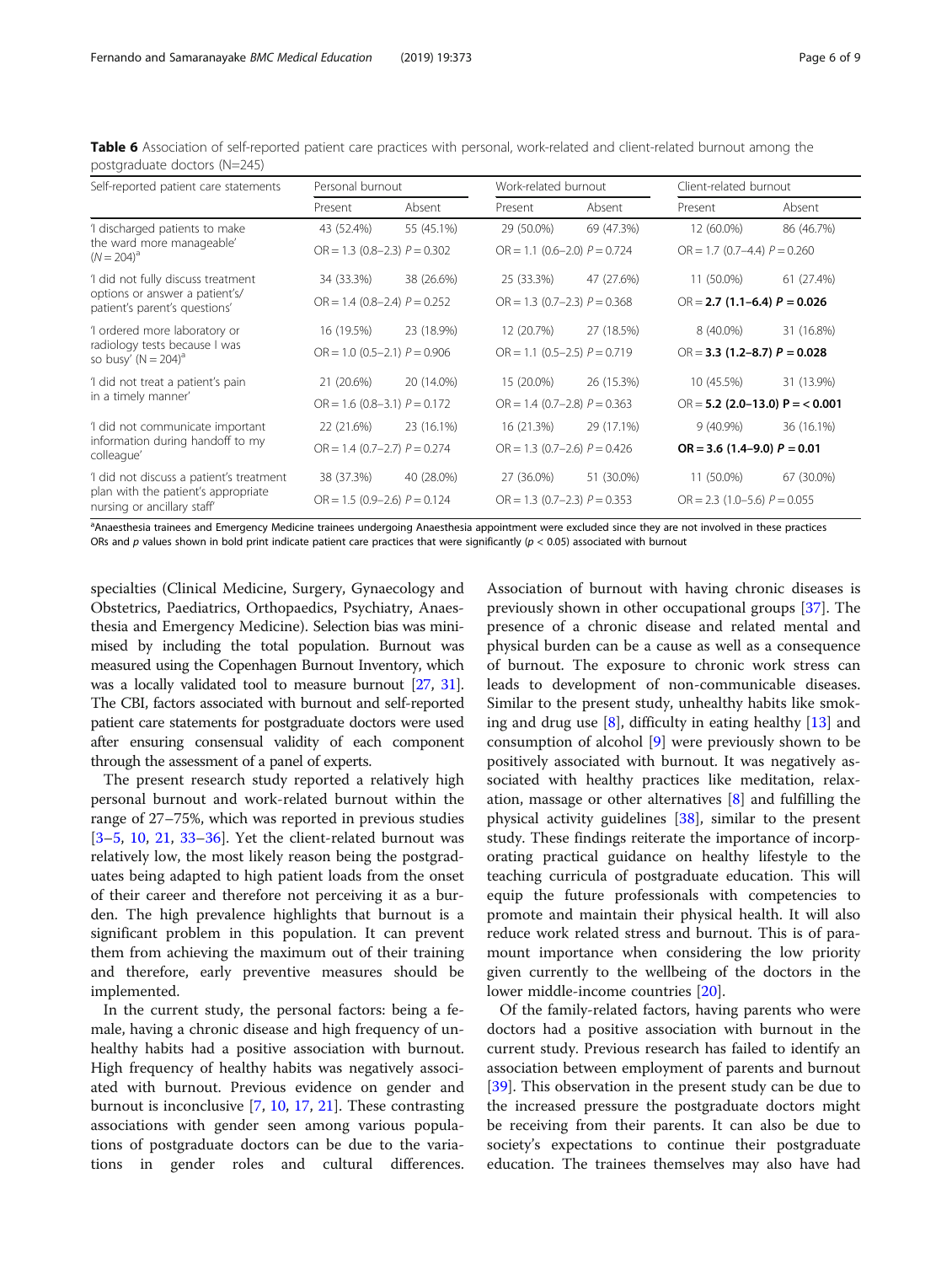Of the work-related factors, home-work demands and emotional demands were positively associated burnout. Similar results were observed in previous research studies among postgraduate doctors, on association of homework demands and burnout [[6](#page-7-0), [8,](#page-7-0) [12](#page-7-0), [13,](#page-7-0) [40\]](#page-8-0). Postgraduate doctors undergo training, knowledge gathering and regular ward work. When their home demands also increase, they may get over-burdened, which will make them more susceptible to burnout. On the other hand, the doctors who are having burnout, due to their exhaustion and negative thoughts may be rating their home-work demands as unduly high. Results similar to the present study were observed in previous research among postgraduate doctors, on emotional demands and burnout [\[14,](#page-7-0) [41](#page-8-0)–[43](#page-8-0)]. Working under emotionally taxing situations is known to lead to stress and burnout. Association shown between burnout and work-home demands and emotional demands can be explained by the Job Demands-Resources Model of Burnout [[44](#page-8-0)], which explains the basis of increase in work demands leading to increase in exhaustion. Identification of such work demands specific to postgraduate doctors would facilitate the planning of interventions, to prevent and manage burnout in this population.

Of the training-related factors: being satisfied with opportunities available for skill development in the training programme, frequency of utilizing deep approaches when studying and being satisfied with the overall specialty training were associated with less burnout. Opportunities for skill development in the specialty training will equip the trainee with the competencies and confidence for successful completion of his clinical responsibilities. This will make them less susceptible for burnout. Frequent utilization of deep approaches during studying will help to retain more information, which can be used during daily practice and examinations. Therefore, the postgraduate doctor will not be overburdened with last minute studying and would be less susceptible to burnout. Less burnout was observed in those who were satisfied with the overall specialty training in previous research studies among postgraduate doctors [[10,](#page-7-0) [35\]](#page-7-0). It is likely that those who are satisfied with the training have gained the necessary skills and knowledge needed to engage in the training programme without getting burnout. In contrast, those who were unsatisfied that their training needs were not met, were more likely to have burnout. These training related factors need to be taken into consideration by the postgraduate programme planners. It is important that a module on personal development is included into the training programmes. This should focus on competencies like study skills and handling stress.

In the present research, the frequent practice of the selfreported patient care statements: 'I did not fully discuss treatment options or answer a patient's/ patient's parent's

questions', 'I ordered more laboratory or radiology tests because I was so busy', 'I did not treat a patient's pain in a timely manner' and 'I did not communicate important information during handoff to my colleague', were positively associated with burnout. Similar results were observed in previous studies on postgraduate doctors [[3,](#page-7-0) [18\]](#page-7-0). These findings show that when the postgraduate doctors are experiencing burnout, it affects the patient care provided by them, leading to suboptimal patient care practices. This finding highlights that burnout in postgraduate doctors results in negative consequences towards their patients.

#### Limitations of the study

Being a cross-sectional study, it was not possible to check for temporality of the associations. Therefore, the factors identified to be associated with burnout may be causes, effects or an outcome arising out of the same root cause as that of burnout. During analysis, arbitrary cut offs were used to dichotomize certain variables on associated factors. Cut-offs for the CBI were not available for Sri Lankan postgraduate doctors. Therefore, according to previous research, a score of 50 or more was considered as the cut off for all three burnout scales [\[21,](#page-7-0) [32](#page-7-0)]. The factors associated with burnout that were identified were measured as perceived by the postgraduates. This might have led to an increase in the magnitude of the associations that were observed. The study was limited to the district of Colombo. However, the findings can be reasonably representative of the postgraduate doctors training throughout Sri Lanka, since other teaching hospitals throughout the country have similar circumstances, patient loads and facilities.

# Conclusions

Most postgraduate doctors in Colombo have high personal and work-related burnout. Yet the client-related burnout is less. The factors associated with burnout need to be addressed by the programme managers of the postgraduate courses. Preventive measures should be introduced to reduce burnout among future postgraduate trainees.

### Recommendations

In all postgraduate training programmes, mental health promotion of the trainees should be made a high priority. A training module on personal and professional development should be introduced at the beginning and reinforced during the postgraduate training. This should include skills on time management, management of difficult patients, managing home-work demands, communication, stress management, etc. Mentoring and counselling systems should be developed and strengthened.

#### Abbreviations

CBI: Copenhegan Burnout Inventory; CI: Confidence Interval; MD: Doctor of Medicine; OR: Odds Ratio; PGIM: Postgraduate Institute of Medicine, University of Colombo; PUMA: Danish acronym for Project on Burnout,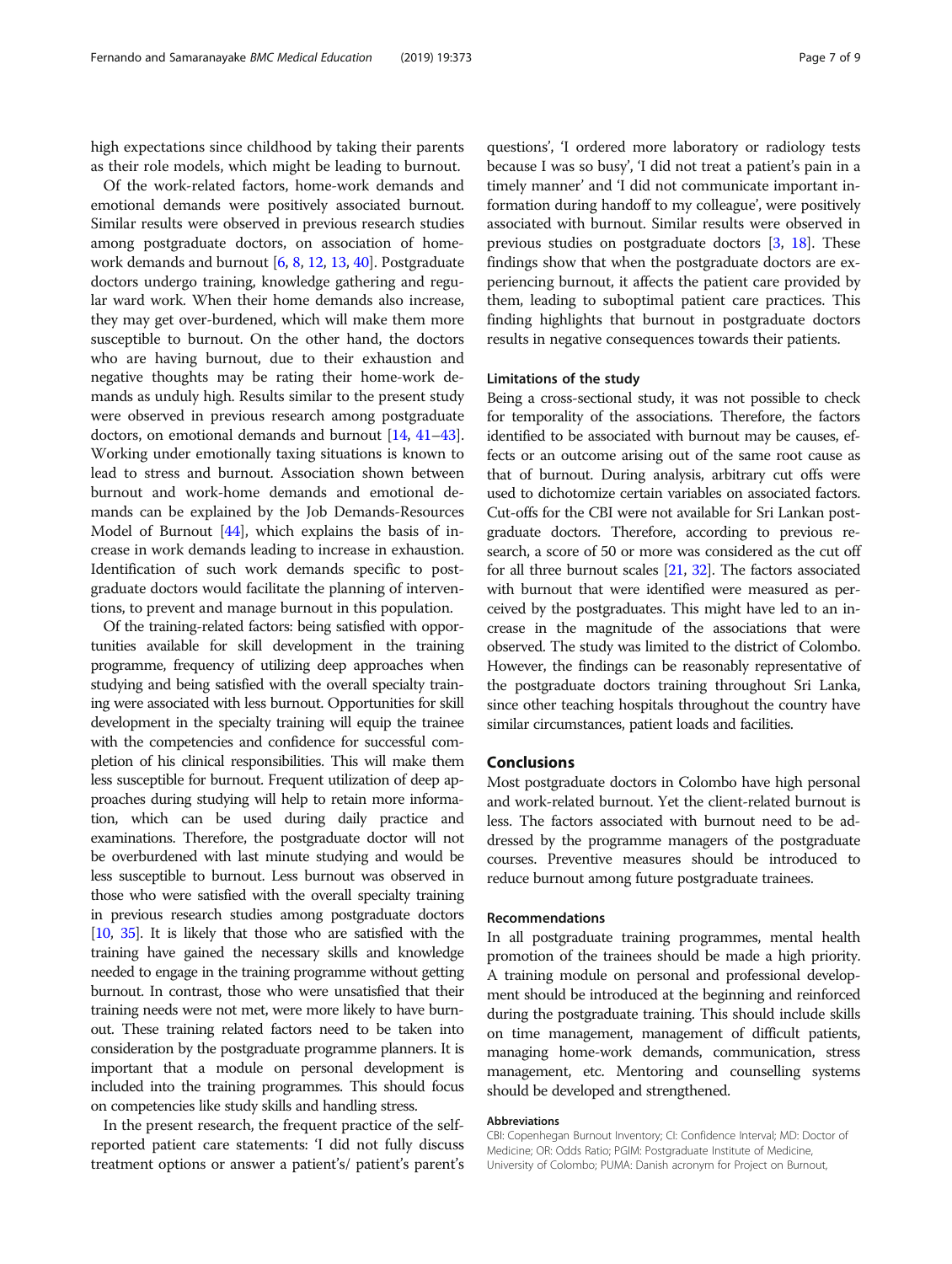<span id="page-7-0"></span>Motivation and Job Satisfaction;  $R^2$ : R squared (Coefficient of determination); SD: Standard deviation; SPSS: Statistical Package for the Social Sciences

#### Acknowledgements

Authors wish to acknowledge all the participants for the support and cooperation.

#### Authors' contributions

BMSF designed the study, developed the proposal, conducted data collection, analysed the data and wrote the manuscript. DBDLS conceived the research study, designed the study, developed the proposal, analysed the data and wrote the manuscript. Both authors reviewed and approved the final manuscript.

# Funding

This study was self-funded.

#### Availability of data and materials

Data pertaining to this study is available from the corresponding author on reasonable request.

#### Ethics approval and consent to participate

Ethics approval was obtained from the Ethics Review Committee of Faculty of Medicine, University of Colombo (EC/16/115). Informed written consent was obtained.

#### Consent for publication

Not applicable.

#### Competing interests

The authors declare that they have no competing interests.

#### Author details

<sup>1</sup>Postgraduate Institute of Medicine, University of Colombo, Colombo, Sri Lanka. <sup>2</sup>Department of Community Medicine, Faculty of Medicine, University of Colombo, Colombo, Sri Lanka.

#### Received: 29 April 2019 Accepted: 16 September 2019 Published online: 16 October 2019

#### References

- 1. Maslach C, Goldberg J. Prevention of burnout: new perspectives. Appl Prev Psychol. 1998;7:63–74.
- 2. Thomas NK. Resident burnout. JAMA. 2004;292:2880–9.
- 3. Shanafelt T, Bradley K, Wipf J, Back A. Burnout and self-reported patient Care in an Internal Medicine Residency Program. Ann Intern Med. 2002;136:358.
- Martini S, Arfken CL, Churchill A, Balon R. Burnout comparison among residents in different medical specialties. Acad Psychiatry. 2004;28:240–2.
- 5. Low ZX, Yeo KA, Sharma VK, Leung GK, McIntyre RS, Guerrero A, Lu B, Sin Fai Lam CC, Tran BX, Nguyen LH, Ho CS. Prevalence of Burnout in Medical and Surgical Residents: A Meta-Analysis. Int J Environ Res Public Health. 2019;16(9):1479.
- 6. Marchalik D, C Goldman C, FL Carvalho F, Talso M, H Lynch J, Esperto F, Pradere B, Van Besien J, E Krasnow R. Resident burnout in USA and European urology residents: an international concern. BJU Int. 2019;124(2):349–56.
- 7. Prins JT, Hoekstra-weebers JEHM, Gazendam-donofrio SM, Dillingh GS. Burnout and engagement among resident doctors in the Netherlands : a national study. Med Educ. 2010;44:236–47.
- 8. Eckleberry-hunt J, Lick D, Boura J, Hunt R. An exploratory study of resident burnout and wellness. Acad Med. 2009;84:269–77.
- Vithanage AVDLA, De Silva PV, Lekamwasam JDVC. Prevalence of burnout among doctors in teaching hospitals in Galle Sri Lanka. Eur J Prev Med. 2015;3:1–4.
- 10. Malik AA, Bhatti S, Shafiq A, Khan RS, Butt UI, Bilal SM, et al. Burnout among surgical residents in a lower-middle income country- Are we any different ? Ann Med Surg (Lond). 2016;9:28–32.
- 11. Shaikh AA, Shaikh A, Kumar R, Tahir A. Assessment of Burnout and its Factors Among Doctors Using the Abbreviated Maslach Burnout Inventory. Cureus. 2019;11(2):e4101.
- 12. Zis P, Anagnostopoulos F, Sykioti P. Burnout in Medical Residents : A Study Based on the Job Demands-Resources Model. Sci World J. 2014;Article ID 673279:10.
- 13. Golub JS, Weiss PS, Ramesh AK, Ossoff RH, Iii MMJ. Burnout in residents of otolaryngology – head and neck surgery : a National Inquiry into the health of residency training. Acad Med. 2007;82:596–601.
- 14. Verweij H, van der Heijden FMMA, van Hooff MLM, et al. The contribution of work characteristics, home characteristics and gender to burnout in medical residents. Adv Heal Sci Educ. 2017;22(4):803-18.
- 15. Ripp J, Babyatsky M, Fallar R, Bazari H, Bellini L, Kapadia C, et al. The incidence and predictors of job burnout in first-year internal medicine residents : a five-institution study. Acad Med. 2011;86:1304–10.
- 16. Aldubai SA, Aljohani AM, Alghamdi AG, Alghamdi KS, Ganasegeran K, Yenbaawi AM. Prevalence and associated factors of burnout among family medicine residents in Al Madina, Saudi Arabia. J Fam Med Prim Care. 2019;8(2):657.
- 17. Ishak WW, Lederer S, Mandili C, Nikravesh R, Seligman L, Vasa M, et al. Burnout during residency training: a literature review. J Grad Med Educ. 2009;1:236–42.
- 18. Lu DW, Dresden S, McCloskey C, Branzetti J, Gisondi MA. Impact of burnout on self-reported patient care among emergency physicians. West J Emerg Med. 2015;16:996–1001.
- 19. Bangal VB. Burnout during residency and the role of residency co-ordinator. J MGIMS. 2013;18:18–24.
- 20. Physician burnout: a global crisis [Editorial]. Lancet, 2019;394:93.
- 21. Ratnakaran B, Prabhakaran A, Karunakaran V. Prevalence of burnout and its correlates among residents in a tertiary medical center in Kerala, India: a cross-sectional study. J Postgr Med. 2016;62:157–61.
- 22. Zubairi AJ, Noordin S. Factors associated with burnout among residents in a developing country. Ann Med Surg. 2016;6:60–3.
- 23. Waheed K, Liaqat N, Ejaz S, Khanum A, Ijaz S, Butt A, Randhawa FA, Naheed I, Javed S. Burnout among Gynaecological residents in Lahore, Pakistan: a cross-sectional survey. Age. 2017;27:1–69.
- 24. Sreelatha P, Premlal L, Ryali VS. Burnout and coping strategies among residents of a private medical college in South India: a cross-sectional study. Ind Psychiatry J. 2018;27(2):213.
- 25. Attia Bari RK, Haroon F, Bano I. Burnout among pediatric residents and junior consultants working at a tertiary care hospital. Pakistan J Med Sci. 2019;35(1):45.
- 26. Borritz M, Rugulies R, Bjorner JB, Villadsen E, Mikkelsen OA, Kristensen TS. Burnout among employees in human service work: design and baseline findings of the PUMA study. Scand J Public Health. 2006;34(1):49–58.
- 27. Kristensen TS, Borritz M, Villadsen E, Christensen KB. The Copenhagen burnout inventory: a new tool for the assessment of burnout. Work Stress. 2005;19:192–207.
- 28. Fong TC, Ho RT, Ng SM. Psychometric properties of the Copenhagen burnout inventory—Chinese version. J Psychol. 2014;148(3):255–66.
- 29. Yeh WY, Cheng Y, Chen CJ, Hu PY, Kristensen TS. Psychometric properties of the Chinese version of Copenhagen burnout inventory among employees in two companies in Taiwan. Int J Behav Med. 2007;14(3):126–33.
- 30. Milfont TL, Denny S, Ameratunga S, Robinson E, Merry S. Burnout and wellbeing: testing the Copenhagen burnout inventory in New Zealand teachers. Soc Indic Res. 2008;89(1):169–77.
- 31. Pathiraja PMR. Burnout, coping strategies and correlates of burnout among public health midwives working in the western province of Sri Lanka; 2011.
- 32. Klein J, Frie KG, Blum K, von dem Knesebeck O. Burnout and perceived quality of care among German clinicians in surgery. Int J Qual Health Care. 2010;22:525–30.
- 33. Castelo-Branco C, Figueras F, Eixarch E, Quereda F, Cancelo MJ, Gonzalez S, et al. Stress symptoms and burnout in obstetric and gynaecology residents. BJOG Int J Obstet Gynaecol. 2007;114:94–8.
- 34. Kassam A, Horton J, Shoimer I, Patten S. Predictors of well-being in resident physicians: a descriptive and psychometric study. J Grad Med Educ. 2015;7:70–4.
- 35. Msaouel P, Keramaris NC, Tasoulis A, Kolokythas D, Syrmos N, Pararas N, et al. Burnout and training satisfaction of medical residents in Greece: will the European work time directive make a difference? Hum Resour Health. 2010;8:16.
- 36. Takayesu JK, Ramoska EA, Clark TR, Hansoti B, Dougherty J, Freeman, et al. Factors associated with burnout during emergency medicine residency. Acad Emerg Med. 2014;21(9):1031–5.
- 37. Honkonen T, Ahola K, Pertovaara M, Isometsä E, Kalimo R, Nykyri, et al. The association between burnout and physical illness in the general population—results from the Finnish health 2000 study. J Psychosom Res. 2006;61:59–66.
- 38. Olson SM, Odo NU, Duran AM, Pereira AG, Mandel JH. Burnout and Physical Activity in Minnesota Internal Medicine Resident Physicians. J Grad Med Educ. 2014;6:669–74.